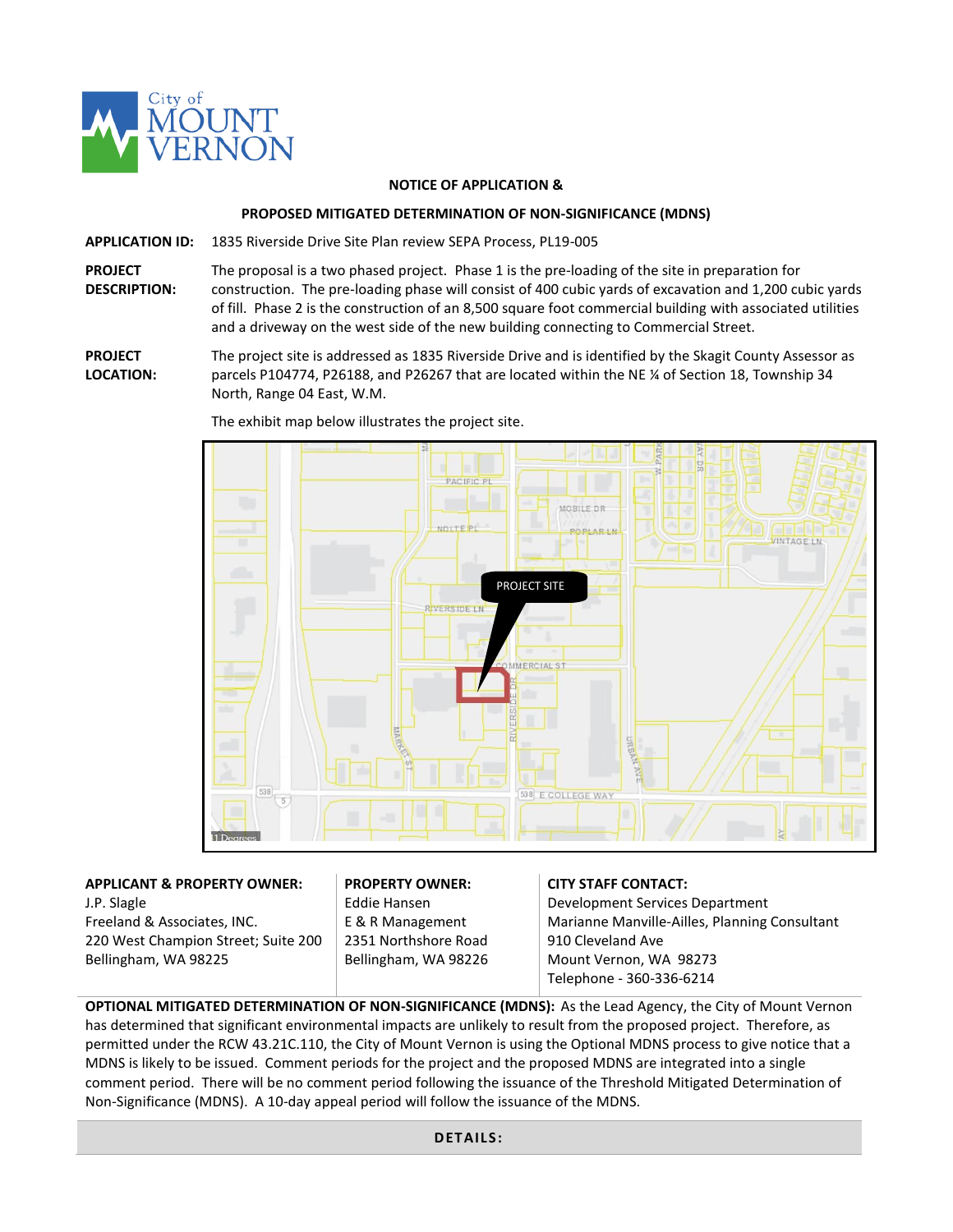| <b>Permit Application Date:</b>           | <b>Incomplete Notice:</b>                                                                   | <b>Counter Complete:</b>             |                                                                  | <b>Technically Complete:</b> |
|-------------------------------------------|---------------------------------------------------------------------------------------------|--------------------------------------|------------------------------------------------------------------|------------------------------|
| January 4, 2019                           | January 15, 2019                                                                            | January 4, 2019                      |                                                                  | February 14, 2019            |
| Permits/Review Requested: SEPA, Site Plan |                                                                                             |                                      | Other City Permits that may be Required: Building, Fill & Grade, |                              |
| Approval, and Traffic Concurrency.        |                                                                                             | Floodplain, and Right-of-Way Permits |                                                                  |                              |
| <b>CONSISTENCY OVERVIEW:</b>              |                                                                                             |                                      |                                                                  |                              |
| Zoning:                                   | General Commercial (C-2)                                                                    |                                      |                                                                  |                              |
| <b>Comprehensive Plan:</b>                | Retail Malls and General Commercial (RM/GC)                                                 |                                      |                                                                  |                              |
| <b>Environmental Documents</b>            | SEPA Checklist dated March 18, 2019; Stormwater Site Plan dated December 2018               |                                      |                                                                  |                              |
| that Evaluate the                         | prepared by Freeland & Associates, Inc.; Geotechnical Report dated December 5, 2018         |                                      |                                                                  |                              |
| <b>Proposed Project:</b>                  | prepared by GeoEngineers; Cultural Resources Survey dated March 13, 2019 prepared by        |                                      |                                                                  |                              |
|                                           | Drayton Archaeology; Freeland & Associates parking analysis (not dated); TSI                |                                      |                                                                  |                              |
|                                           | Transportation Concurrency Review dated April 3 2019; City of Mount Vernon Staff Parking    |                                      |                                                                  |                              |
|                                           | Analysis Memo dated April 17, 2019; and site plans.                                         |                                      |                                                                  |                              |
| <b>Development Regulations</b>            | The project is subject to the City's SEPA Code, Critical Areas Ordinance, the Comprehensive |                                      |                                                                  |                              |
| <b>Used for Project</b>                   | Plan, Subdivision and Zoning Code, Drainage, Engineering and Concurrency Requirements       |                                      |                                                                  |                              |
| <b>Mitigation:</b>                        | and other applicable local, state and federal regulations as appropriate.                   |                                      |                                                                  |                              |

## **CONDITIONS BEING CONSIDERED TO MITIGATE ENVIRONMENTAL IMPACTS:**

- 1. Install 2 evenly spaced monitoring plates on prepared fill surface prior to placing pre-load fill.
- 2. Initial readings of settlement plates will be taken before and immediately after pre-load placement. Weekly readings will be taken for the duration of the pre-load period.
- 3. Protection of the settlement plates and measuring rods is critical. The contractor will need to exercise care to avoid damaging the rods.
- 4. Downspouts must be tight lined away from foundation.
- 5. Existing soils have high susceptibility to erosion when disturbed. Temporary erosion and sedimentation control are important. Best management practices must be incorporated as appropriate.
- 6. After stripping soils must be evaluated for structural suitability. If they are not suitable, over excavation and imports of structural fill may be required.
- 7. Permanent fill slopes are limited to 2H:1V.
- 8. The existing on-site soils are moisture sensitive and may become muddy during wet weather. Earthwork should be planned for drier summer months. In the event this is not practical, wet weather construction is subject to the following conditions:
	- a. Construction activities be scheduled so that the length of time that the soils are left exposed to moisture is reduced to the extent practical and limit the size of areas that are stripped of topsoil or asphalt pavement and left exposed.
	- b. The ground surface in and around the work area be sloped so that surface water is directed to a sump or discharge location. The ground surface be graded such that areas of ponded water do not develop.
	- c. Temporary sumps could be used to prevent water from ponding and damaging exposed subgrades in excavations.
	- d. The site soils should not be left uncompacted and exposed to moisture. Sealing the surficial soils by rolling with a smooth-drum roller prior to periods of precipitation will reduce the extent to which these soils become wet or unstable.
	- e. Limit construction traffic over unprotected soil and limit the size and type of construction equipment used.
- 9. Outdoor lighting must be shielded and directed downward.
- 10. Signage must be added to the parking lot indicating that additional parking is available in the adjacent Safeway Parking lot. Shared parking is subject to the provisions of the shared parking agreement.
- 11. Any person engaged in ground disturbing activity who encounters or discovers historical and/or archeological materials in or on the ground shall:
	- a. Immediately cease any activity which may cause further disturbance;
	- b. Make a reasonable effort to protect the area from further disturbance; and,
	- c. Report the presence and location of the material to the proper authorities in the most expeditious manner possible.